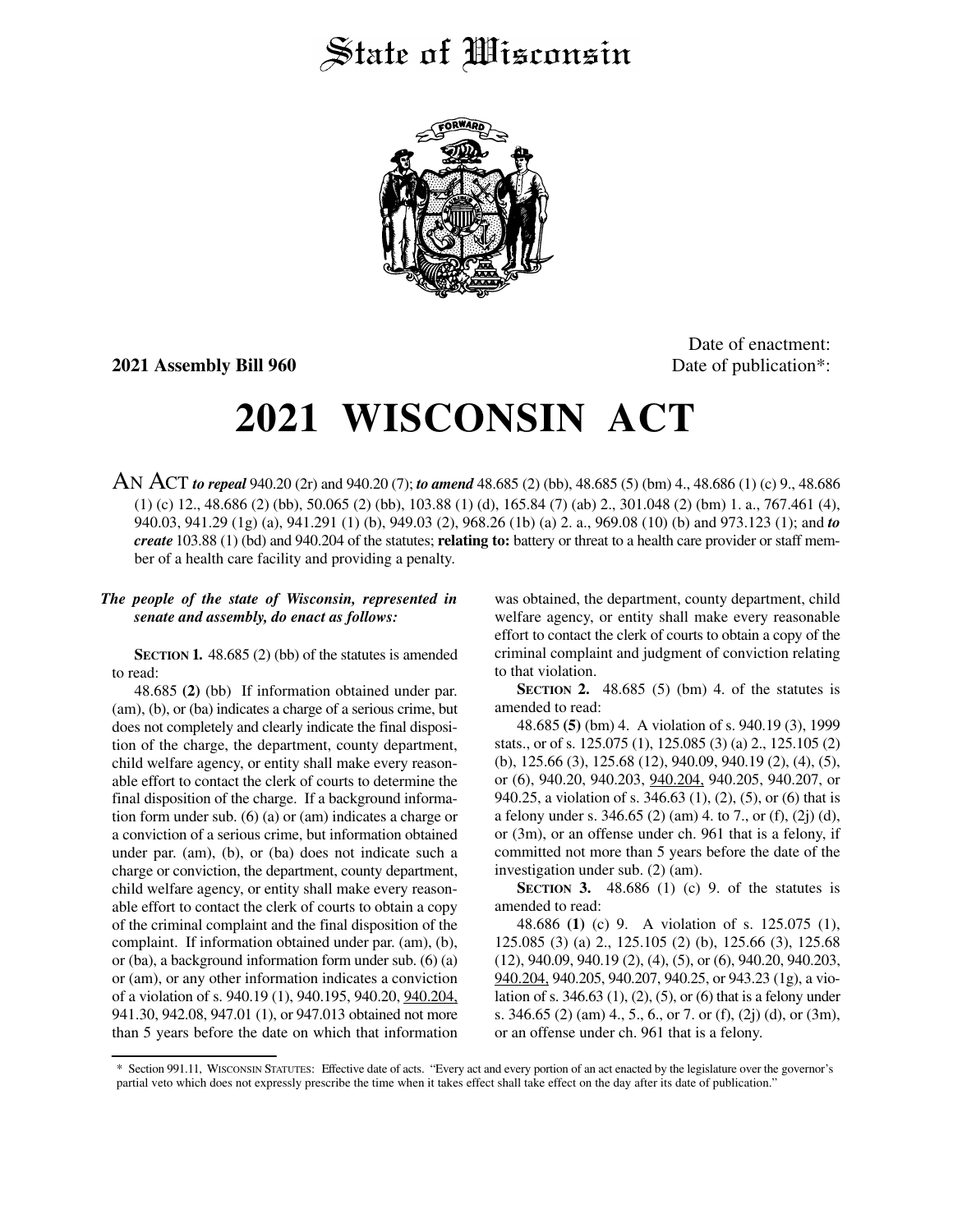**SECTION 4.** 48.686 (1) (c) 12. of the statutes is amended to read:

48.686 **(1)** (c) 12. A violation of the laws of another state or United States jurisdiction that if committed in this state would constitute felony battery under s. 940.19 (2), (4), (5), or (6) or, 940.20, or 940.204, a felony offense of domestic abuse, as defined in s. 813.12 (1) (am), a sex offense or a violent crime under ch. 948, or a violation of s. 940.225 if the victim was a child.

**SECTION 5.** 48.686 (2) (bb) of the statutes is amended to read:

48.686 **(2)** (bb) If information obtained under par. (am) indicates a charge of a serious crime, but does not completely and clearly indicate the final disposition of the charge, the department shall make every reasonable effort to contact the clerk of courts to determine the final disposition of the charge. If information submitted to the department under par. (ag) indicates a charge or a conviction of a serious crime, but information obtained under par. (am) does not indicate such a charge or conviction, the department shall make every reasonable effort to contact the clerk of courts to obtain a copy of the criminal complaint and the final disposition of the complaint. If information obtained under par. (am), information submitted under par. (ag), or any other information indicates a conviction of a violation of s. 940.19 (1), 940.195, 940.20, 940.204, 941.30, 942.08, 947.01 (1), or 947.013 obtained not more than 5 years before the date on which that information was obtained, the department shall make every reasonable effort to contact the clerk of courts to obtain a copy of the criminal complaint and judgment of conviction relating to that violation.

**SECTION 6.** 50.065 (2) (bb) of the statutes is amended to read:

50.065 **(2)** (bb) If information obtained under par. (am) or (b) indicates a charge of a serious crime, but does not completely and clearly indicate the final disposition of the charge, the department or entity shall make every reasonable effort to contact the clerk of courts to determine the final disposition of the charge. If a background information form under sub. (6) (a) or (am), or any disclosure made pursuant to a disclosure policy described under sub. (6) (am), indicates a charge or a conviction of a serious crime, but information obtained under par. (am) or (b) does not indicate such a charge or conviction, the department or entity shall make every reasonable effort to contact the clerk of courts to obtain a copy of the criminal complaint and the final disposition of the complaint. If information obtained under par. (am) or (b), a background information form under sub. (6) (a) or (am), any disclosure made pursuant to a disclosure policy described under sub. (6) (am), or any other information indicates a conviction of a violation of s. 940.19 (1), 940.195, 940.20, 940.204, 941.30, 942.08, 947.01 (1), or 947.013 obtained not more than 5 years before the date on which that information was obtained, the department or entity

shall make every reasonable effort to contact the clerk of courts to obtain a copy of the criminal complaint and judgment of conviction relating to that violation.

**SECTION 7.** 103.88 (1) (bd) of the statutes is created to read:

103.88 **(1)** (bd) "Emergency department" means a room or area in a hospital that is primarily used to provide emergency care, diagnosis, or radiological treatment.

**SECTION 8.** 103.88 (1) (d) of the statutes is amended to read:

103.88 **(1)** (d) "Employee" means an individual employed in this state by an employer, but does not include an individual employed to provide direct patient care at a hospital intensive care unit or emergency department, as defined in s. 940.20 (7) (a) 1g.

**SECTION 9.** 165.84 (7) (ab) 2. of the statutes is amended to read:

165.84 **(7)** (ab) 2. A felony violation of s. 940.02, 940.03, 940.06, 940.07, 940.08, 940.09 (1c), 940.10, 940.19 (2), (4), (5), or (6), 940.195 (2), (4), (5), or (6), 940.20, 940.201 (2), 940.203 (2), 940.204, 940.205 (2), 940.207 (2), 940.208, 940.23, 941.30, or 948.03 (3) or (5) (a) 4.

**SECTION 10.** 301.048 (2) (bm) 1. a. of the statutes, as affected by 2021 Wisconsin Act 76, is amended to read:

301.048 **(2)** (bm) 1. a. A crime specified in s. 940.19 (3), 1999 stats., s. 940.195 (3), 1999 stats., s. 943.23 (1m), 1999 stats., or s. 943.23 (1r), 1999 stats., or s. 940.01, 940.02, 940.03, 940.05, 940.06, 940.08, 940.09, 940.10, 940.19 (4) or (5), 940.195 (4) or (5), 940.198 (2), 940.20, 940.201, 940.203, 940.204, 940.21, 940.225 (1) to (3), 940.23, 940.235, 940.285 (2) (a) 1. or 2., 940.29, 940.295 (3) (b) 1g., 1m., 1r., 2., or 3., 940.31, 940.43 (1) to (3), 940.45 (1) to (3), 941.20 (2) or (3), 941.26, 941.30, 941.327, 943.01 (2) (c), 943.011, 943.013, 943.02, 943.04, 943.06, 943.10 (2), 943.23 (1g), 943.30, 943.32, 946.43, 947.015, 948.02 (1) or (2), 948.025, 948.03, 948.04, 948.05, 948.051, 948.06, 948.07, 948.08, 948.085, or 948.30.

**SECTION 11.** 767.461 (4) of the statutes, as created by 2021 Wisconsin Act 20, is amended to read:

767.461 **(4)** A term of incarceration, extended supervision, parole, or probation for a violation of s. 940.01, 940.02, 940.03, 940.05, 940.06, 940.08, 940.09, 940.10, 940.19, 940.195, 940.20, 940.201 (2), 940.203 (2), 940.204, 940.225 (1), (2), or (3), 940.23, 940.235, 940.24 (1), 940.30, 940.302 (2), 940.305, 940.31, 940.32 (2), (2e), or (2m), 940.42, 940.43, 940.44, 940.45, 941.20, 941.29, 941.30, 941.39, 943.011 (2), 947.012, 947.013, 948.02 (1) or (2), 948.025, 948.03, 948.04, 948.05, 948.051, 948.055, 948.06, 948.07, 948.08, 948.085, 948.095, 948.30, 948.55, or 951.02 or any felony to which the penalty enhancer under s. 939.621 could be imposed, for a violation of a 72−hour no contact order under s. 968.075 (5), for a violation of a domestic abuse restraining order, child abuse restraining order, or harass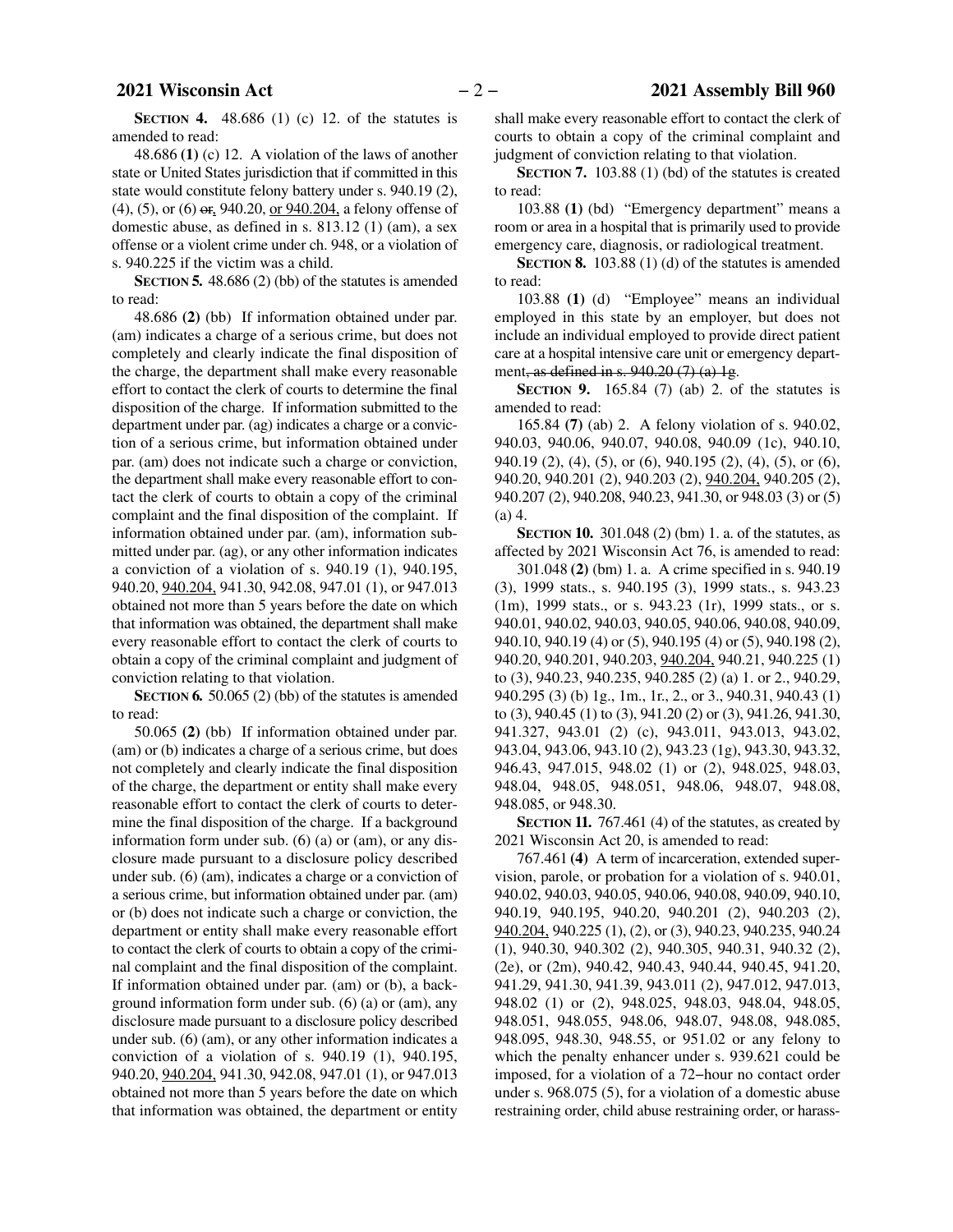ment restraining order, or for a violation to which a penalty enhancer for the use of a dangerous weapon is applied.

**SECTION 12.** 940.03 of the statutes is amended to read:

**940.03 Felony murder.** Whoever causes the death of another human being while committing or attempting to commit a crime specified in s. 940.19, 940.195, 940.20, 940.201, 940.203, 940.204, 940.225 (1) or (2) (a), 940.30, 940.31, 943.02, 943.10 (2), 943.23 (1g), or 943.32 (2) may be imprisoned for not more than 15 years in excess of the maximum term of imprisonment provided by law for that crime or attempt.

**SECTION 13.** 940.20 (2r) of the statutes is repealed.

**SECTION 14.** 940.20 (7) of the statutes is repealed. **SECTION 15.** 940.204 of the statutes is created to read:

**940.204 Battery or threat to health care providers and staff. (1)** In this section:

(a) "Family member" means a parent, spouse, sibling, child, stepchild, or foster child.

(b) "Health care facility" means any of the following:

1. A hospital, as defined in s. 50.33 (2).

2. A clinic, which is a location with the primary purpose of providing outpatient diagnosis, treatment, or management of health conditions.

3. A pharmacy that is licensed under s. 450.06.

4. An adult day care center, as defined in s. 49.45 (47).

5. An adult family home, as defined in s. 50.01 (1).

6. A community−based residential facility, as defined in s. 50.01 (1g).

7. A residential care apartment complex, as defined in s. 50.01 (6d).

8. A nursing home, as defined in s. 50.01 (3).

9. A mental health or substance use disorder facility, which is a location that provides diagnosis, treatment, or management of mental health or substance use disorders.

10. An ambulatory surgical center, as defined in 42 CFR 416.2.

(c) "Health care provider" means any of the following:

1. A health care provider as defined in s. 146.81 (1) (a) to  $(hp)$ ,  $(q)$ ,  $(r)$ , or  $(s)$ .

2. A radiographer or limited X−ray machine operator licensed or permitted under ch. 462.

3. A driver of an ambulance, as defined in s. 256.01 (1t).

**(2)** Whoever intentionally causes bodily harm or threatens to cause bodily harm to a person who works in a health care facility or to a family member of a person who works in a health care facility under all of the following circumstances is guilty of a Class H felony:

(a) At the time of the act or threat, the actor knows or should have known that the victim works or formerly worked in a health care facility or is a family member of the person who works or formerly worked in a health care facility.

(b) The act or threat is in response to an action occurring at the health care facility or an action by an official, employee, or agent of the health care facility acting in his or her official capacity.

(c) There is no consent by the person harmed or threatened.

**(3)** Whoever intentionally causes bodily harm or threatens to cause bodily harm to a health care provider or to a family member of a health care provider under all of the following circumstances is guilty of a Class H felony:

(a) At the time of the act or threat, the actor knows or should have known that the victim is a health care provider or is a family member of a health care provider.

(b) The act or threat is in response to an action by the health care provider acting in his or her capacity as a health care provider.

(c) There is no consent by the person harmed or threatened.

**(4)** The department of justice shall post on its website model language that health care facilities may post at its entrances alerting persons to the penalties under this section.

**SECTION 16.** 941.29 (1g) (a) of the statutes, as affected by 2021 Wisconsin Act 76, is amended to read:

941.29 **(1g)** (a) "Violent felony" means any felony under s. 943.23 (1m), 1999 stats., or s. 943.23 (1r), 1999 stats., this section, or s. 940.01, 940.02, 940.03, 940.05, 940.06, 940.08, 940.09, 940.10, 940.19, 940.195, 940.198, 940.20, 940.201, 940.203, 940.204, 940.21, 940.225, 940.23, 940.235, 940.285 (2), 940.29, 940.295 (3), 940.30, 940.302, 940.305, 940.31, 940.43 (1) to (3), 940.45 (1) to (3), 941.20, 941.26, 941.28, 941.2905, 941.292, 941.30, 941.327 (2) (b) 3. or 4., 943.02, 943.04, 943.06, 943.10 (2), 943.23 (1g), 943.32, 943.87, 946.43, 948.02 (1) or (2), 948.025, 948.03, 948.04, 948.05, 948.051, 948.06, 948.07, 948.08, 948.085, or 948.30.

**SECTION 17.** 941.291 (1) (b) of the statutes, as affected by 2021 Wisconsin Act 76, is amended to read:

941.291 **(1)** (b) "Violent felony" means any felony, or the solicitation, conspiracy, or attempt to commit any felony, under s. 943.23 (1m) or (1r), 1999 stats., or s. 940.01, 940.02, 940.03, 940.05, 940.06, 940.08, 940.09, 940.10, 940.19, 940.195, 940.198, 940.20, 940.201, 940.203, 940.204, 940.21, 940.225, 940.23, 940.285 (2), 940.29, 940.295 (3), 940.30, 940.305, 940.31, 940.43 (1) to (3), 940.45 (1) to (3), 941.20, 941.26, 941.28, 941.29, 941.30, 941.327, 943.01 (2) (c), 943.011, 943.013, 943.02, 943.04, 943.06, 943.10 (2), 943.23 (1g), 943.32, 943.81, 943.82, 943.83, 943.85, 943.86, 943.87, 943.88, 943.89, 943.90, 946.43, 947.015, 948.02 (1) or (2), 948.025, 948.03, 948.04, 948.05, 948.06, 948.07, 948.08, 948.085, or 948.30; or, if the victim is a financial